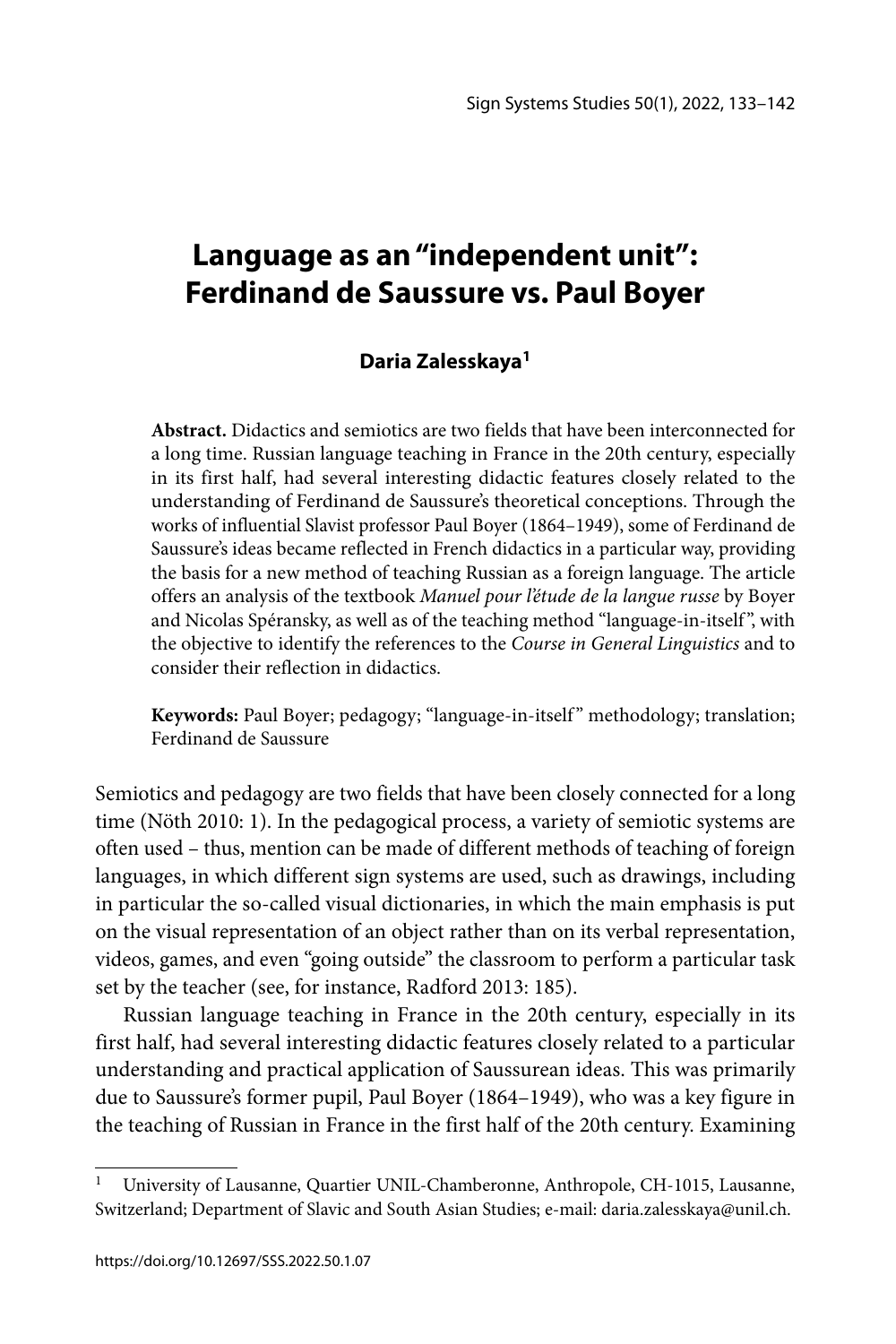Boyer's most famous textbook (Boyer, Spéransky 1951[1905]), one can identify references to certain "semiotic" concepts - such as translation,<sup>2</sup> semiotic system and/or process, $3$  as well as sign, $4$  implicitly reflected in his methodology of teaching Russian as a foreign language. In the present article we are going to focus on how Boyer's didactics were influenced by one of the basic ideas of the *Course in General Linguistics* published under the name of the founder of semiology, Ferdinand de Saussure (1857–1913).

Paul Boyer was born in Cormery, a small village in France about 230 km southwest of Paris. After graduating from the prestigious *Lycée Louis Le Grand*, he entered the *École Pratique des Hautes Études*, where he attended Saussure's lectures between 1885 and 1886. Antoine Meillet (1866–1936), another student at the EPHE, became his friend and colleague (Mazon 1950: 7). It was thanks to Saussure that Boyer became interested in linguistics, which determined his further professional path (Mazon 1949: 4). Boyer also studied in Moscow (Breuillard 2005), Leipzig and Warsaw (Mazon 1950: 7). He had many contacts with Russians: before 1914 he spent holidays in Saint Petersburg, and his wife was Russian (Mazon 1950: 7). From this marriage he had a son, Georges, who became a pilot and died in action in 1916 (Kantchalovski, Lebettre 1946: 10–11).

<sup>&</sup>lt;sup>2</sup> What is sometimes meant by translation is a cognitive activity that brings about the passage from a given utterance to another utterance considered as equivalent. Translatability stands as one of the fundamental properties of semiotic systems and as the very cornerstone of the semantic approach in the humanities. Indeed, translation comes in between the existential judgment "there is meaning" and the possibility of saying something about it. "To speak of meaning" is both to translate and to produce signification (Greimas, Courtés 1982: 351).<br><sup>3</sup> We may say of semiotic systems that they are the object of knowing sought after by general

semiotics (or semiology). An object such as this is not definable in and of itself but only in terms of the methods and procedures which permit its analysis and/or construction. Any attempt, therefore, to define semiotic systems and/or processes (whether as a human faculty, a social function, or a means of communication, etc.) reflects a theoretical attitude which treats the set of "semiotic facts" in its own way (Greimas, Courtés 1982: 285).<br><sup>4</sup> "The sign is a unit of the manifestation plane constituted by the semiotic function, i.e., by

the relation of reciprocal presupposition (or solidarity) that is established between entities on the expression plane (or signifier) and on the content plane (or signified) during the language act  $[...]$ . The extra- or para-semiotic meaning of the term sign does nonetheless exist and is sometimes introduced into semiotic or linguistic literature. In this case, sign commonly designates 'something that is there in order to represent something else'. As used in semiotics, it then denotes any form of expression assigned to translate an 'idea' or a 'thing' – corresponding to the concept of formant. Such a use of the term presupposes a particular conception of language, *i.e.* as a stock of "labels" to be attached to preexistent objects, as a pure and simple nomenclature. […] Another distribution of signs, of an intrinsic nature, seems possible: it would specify signs according to whether they belong to a given type of semiotic system" (Greimas, Courtés 1982: 296–298).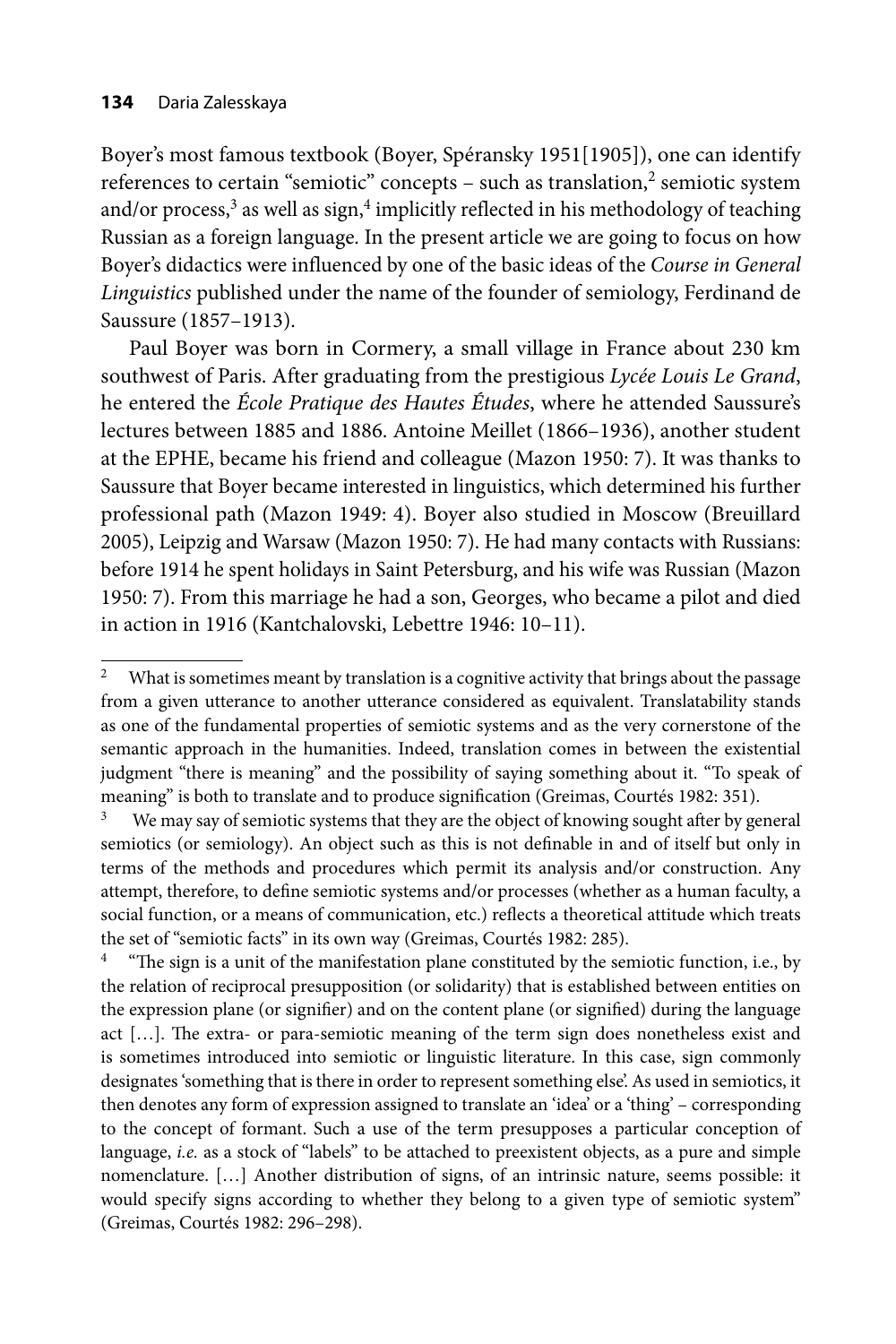Working both as a teacher and as an administrator at the *École des Langues Orientales*, where he started in 1908, Boyer actively taught Russian and was involved in political activities. During the First World War and the February Revolution in Russia he actively promoted rapprochement between Russia and France. He taught Russian language to French soldiers who were sent to Russia. Boyer, as well as his students, participated in several negotiations between Russia and France, and he was often a mediator and a coordinator of foreign relations between those countries. After Bolsheviks came to power, Boyer focused on assistance to Russian emigrants (Pondopoulo 2011: 348; Galkina 2018: 139– 143).

Boyer also had an enormous influence on the linguistic world of French Slavicists of his time. Many articles were published in linguistic periodicals in his honour, culminating in a 1925 collection of essays in homage to him (Mazon 1925). He had professional contacts with almost all of the important linguists of that time: Antoine Meillet, Charles Bally, Nikolaj Trubetzkoy, Roman Jakobson *et al.* (Chevalier 1997: 36), and virtually all the authors of textbooks of Russian of that time were either his students or his colleagues and friends. Traces of Boyer's ideas about the "archaic nature" of the Russian language, based on a comparison of the Russian language with dead languages and its opposition to other "more developed" languages of Western Europe (see Zalesskaya 2020), can be traced implicitly or explicitly in all the textbooks of the time, and the authors themselves often mention their friend and teacher in their introductions (Mazon 1949; Train 1949; Labry 1949; see Zalesskaya 2020). According to the reminiscences of one of his students, Boyer was considered as the best expert of Russian not just in Paris, but in all of Western Europe. For his reputation as a teacher of Russian language people from all over Europe and even from America came to France to meet him (Dvojchenko-Markova 1949: 19). Due to his rich contacts, he was famous in the circles of the Russian teaching community across the Atlantic: in 1949, the 17th issue of the journal *A Guide to Teachers of the Russian Language in America* was entirely devoted to the memory of Boyer (Avtonomov 1949a). It was he who initiated Russian language studies at university level in France; it was he who served as the main instructor to prepare specialists in Russian language in France for almost 50 years (Breuillard 2005: 232).

Unfortunately, Boyer did not leave behind any fundamental body of scholarly work.<sup>5</sup> His colleagues pointed to his heavy administrative workload and intensive teaching activity (Mazon 1949: 5; Breuillard 2005: 233), as well as his desire to devote himself to practice rather than to theory (Mazon 1949: 5). The French

That is why Meillet did not consider Boyer as a "linguist", but as a "grammarian" (Breuillard 2005: 233).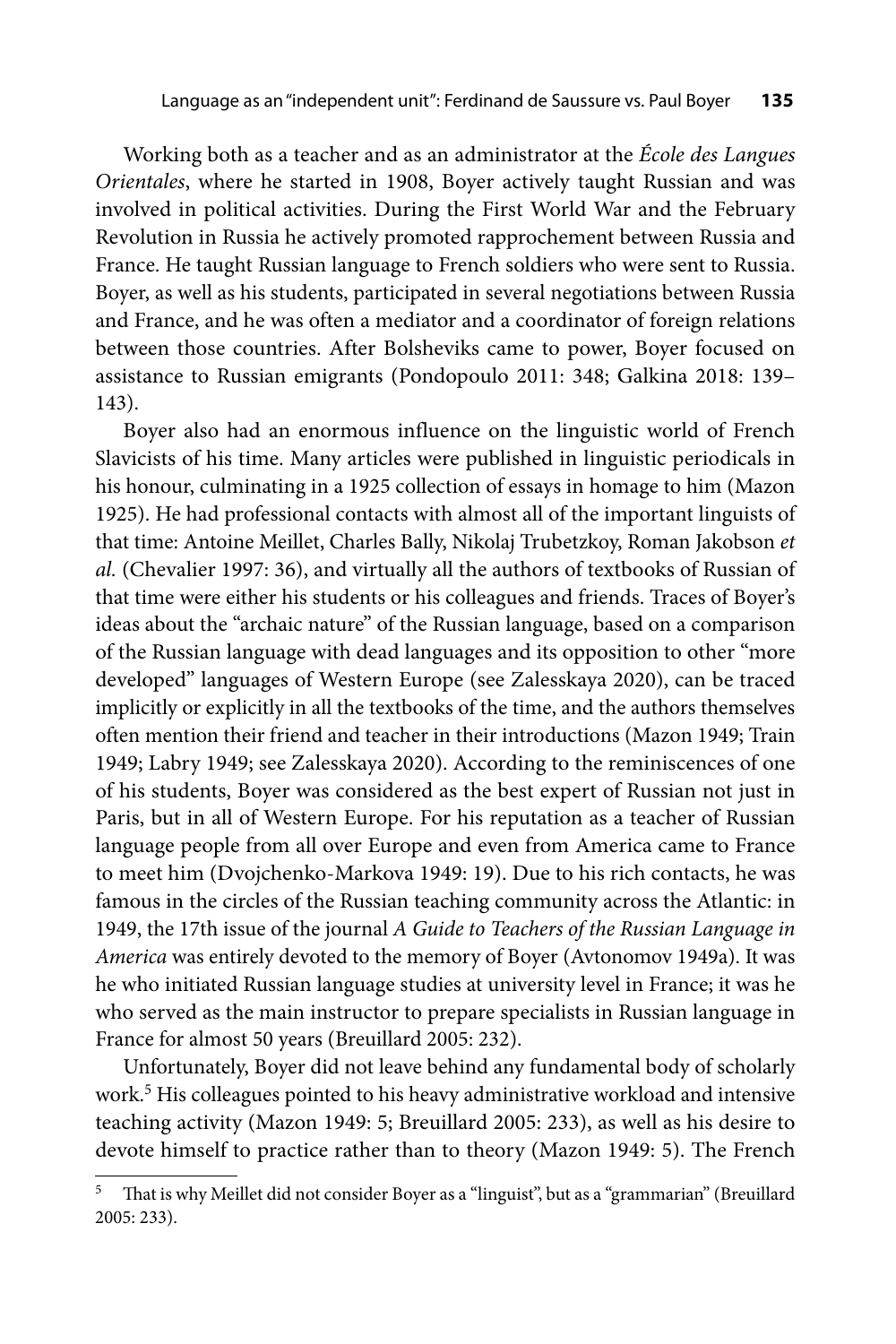linguist and Slavist Jean Train provided the following list of Boyer's texts: *Verb Accentuation in Russian* (1895), a French-Russian dictionary of the end of the 16th century (1905), some translations (1898), some articles<sup>6</sup> and lectures (Train 1949: 7–8). And, of course, it is impossible not to mention his textbook *Manuel pour l'étude de la langue russe,*7 written in collaboration with Nicolas Spéransky (1861– 1921); this book ran nine reprints and for a long time it was the main textbook of Russian as a foreign language in France (Mazon 1950: 8–9). In 1906, the textbook was translated into English and in 1916 it was reprinted for American students by the American historian and Slavist Samuel Northrup Harper (Boyer, Spéransky 1916[1906]).

This textbook presented Boyer's "language-in-itself " methodology. The author himself noted that the *Manuel pour l'étude de la langue russe* reflected only half of his method. He personally did not want to publish his method entirely because the issues that mattered most for him were not theoretical things, but personal contacts with students (Dvojchenko-Markova 1949: 19; Avtonomov 1949b: 24).

The name of the concept 'language-in-itself' seems to refer to the famous closing phrase of the *Course in General Linguistics*: "[…] the true and unique object of linguistics is language studied in and for itself" (Saussure 1959[1916]: 232). We can assume that the idea of studying language "in-itself " that appeared and was known during the epoch in question was linked to the *Course*; as we have mentioned before, Boyer studied under Saussure and, according to Boyer himself, he was also the teacher of Charles Bally (1865–1947), who, in his capacity as editor of the *Course*, wrote that final sentence. Boyer could apply this idea in a didactic aspect in his *Manuel pour l'étude de la langue russe*, at the same time connecting it with the popular character of the direct teaching method<sup>8</sup> used for the teaching of languages of Western Europe.

*Manuel pour l'étude de la langue russe* by Boyer and Spéransky was first published in 1905 and has since been reprinted many times with absolutely no

<sup>6</sup> Here, only his work about political relationships between Russia and Finland (Boyer 1940) can be mentioned; the other two works found are obituaries/articles about Antoine Meillet and Louis Léger (Boyer 1923; 1936).

<sup>&</sup>lt;sup>7</sup> The American translation was published under the title *Russian Reader* (Boyer, Spéransky 1915[1906]).

<sup>8</sup> Direct teaching is a method of teaching of foreign languages developed at the end of the 19th century by Wilhelm Vietor (1850–1918) (who was teacher) and the linguist Otto Jespersen (1860–1943). It consists of teaching practical language skills, primarily in their oral form. Vocabulary material is selected according to the criteria of communication topics, and grammatical material is limited to those concepts that correspond to the modern norms of the language in question.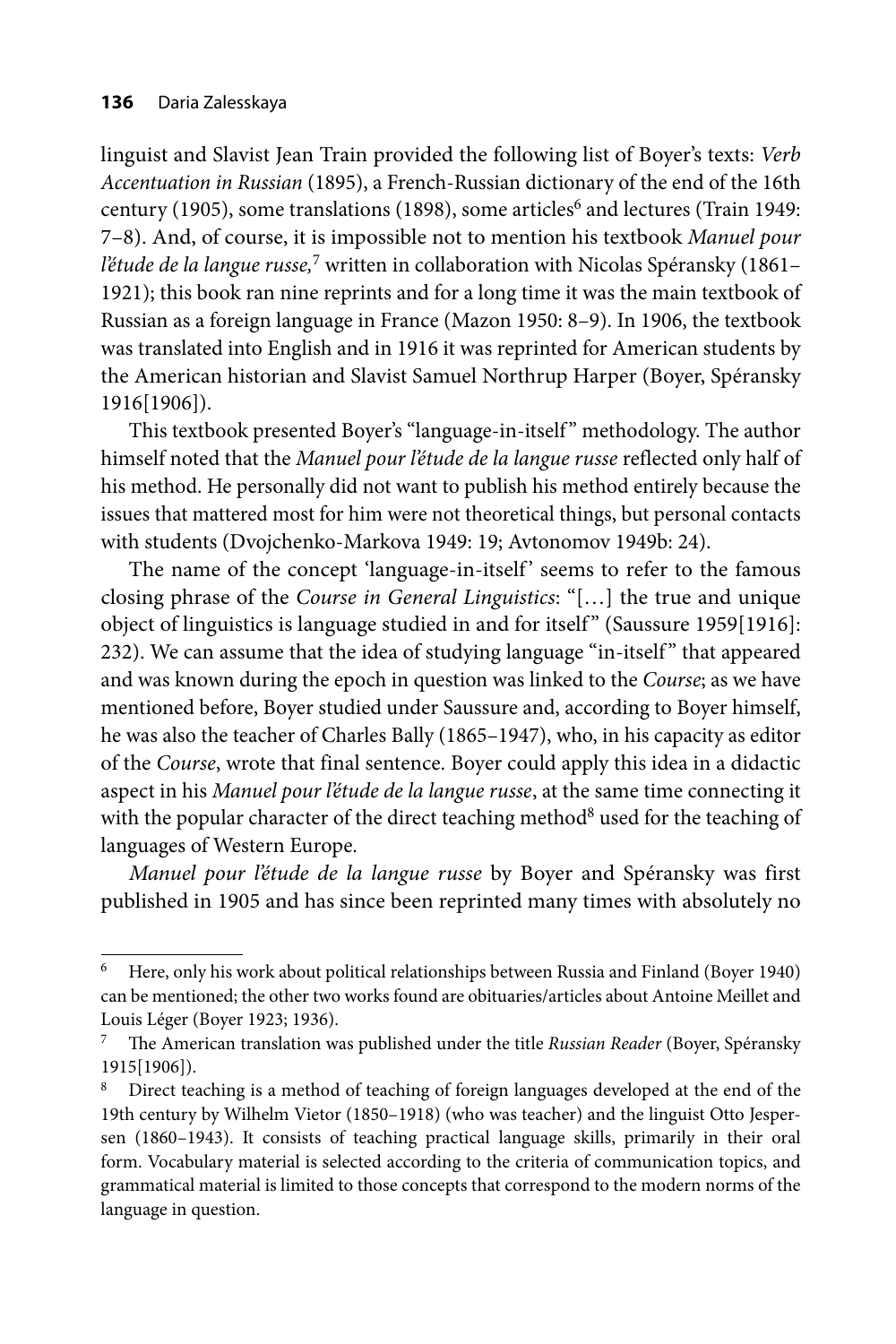changes in the main text<sup>9</sup> (Boyer, Spéransky 1921; 1935; 1940; 1945; 1947; 1951; 1957; 1961; 1967[1905]), except for the last edition in 1967, that appeared after the death of the authors.10 It consists of texts written by Leo Tolstoy: in total, there are thirty stories in the textbook, all but the last of which are stories Tolstoy wrote for children, while the last story, "Three deaths", was written for an adult audience (Boyer, Spéransky 1951[1905]: xix). Each text is accompanied by grammatical and lexical comments in footnotes, where all words and grammatical facts are explained separately in the context of each story. These notes are divided into three groups: notes on word forms [*notes sur les formes*], notes on syntax [*notes de syntaxe*], and notes on things [*notes de choses*], which represent vocabulary and sociocultural information (clothing, shoes, housing, hairstyles, baptism, wedding, death, etc.) (Boyer, Spéransky 1951[1905]: vii–xii).

After the body of the textbook, the authors have placed an "Appendix" [Appendice], which contains phonetic, grammatical, and "lexical minimums" and sociocultural information about the country of the target language. Another part is devoted to the vocabulary of the Russian language. There are no separate exercises in this textbook.

The pedagogical concept of "language-in-itself" implied the study of the Russian language exclusively "in-itself",<sup>11</sup> that is, without any reference or comparison with the native language of the students or any other foreign language. Boyer12 "presents" his methodology as innovative, which is emphasized in the Introduction to the textbook<sup>-13</sup>

> *Moreover, even the title Reader of the volume which, at first sight, seems to be just a collection of texts, needs justification.*14 (Boyer, Spéransky 1951[1905]: ii)

Since 1945 Boyer added in the introduction one paragraph concerning the Reform of the Russian orthography in 1917/18 (Boyer, Spéransky 1945[1905]). For more information see Zalesskaya 2020.

<sup>&</sup>lt;sup>10</sup> However, even in this case, the changes did not concern the methodology used (Boyer, Spéransky 1967[1905]), which is why we will present only the first edition of 1951.

<sup>&</sup>lt;sup>11</sup> We have no data on whether the author planned to apply this method to the study of other languages. However, judging from the introduction to the textbook, one can assume that this method could have been used to teach other languages as well.

 $12$  Although Spéransky's name appears on the cover, the introduction is written on behalf of Boyer alone. Therefore, when we speak of the "language-in-itself" methodology, we are referring to Boyer, not to Boyer and Spéransky.

 $13$  English editions miss some sentences that appear in the French original. Those sentences are given in italics (in my translation, D. Z.), the rest are quotations from the English edition (Boyer, Spéransky 1916[1906]).

<sup>14</sup> In the original: "*Au reste, ce nom même de Manuel, en tête d'un ouvrage qui, au premier*  regard, semble n'être qu'un recueil de textes, a besoin de justifications".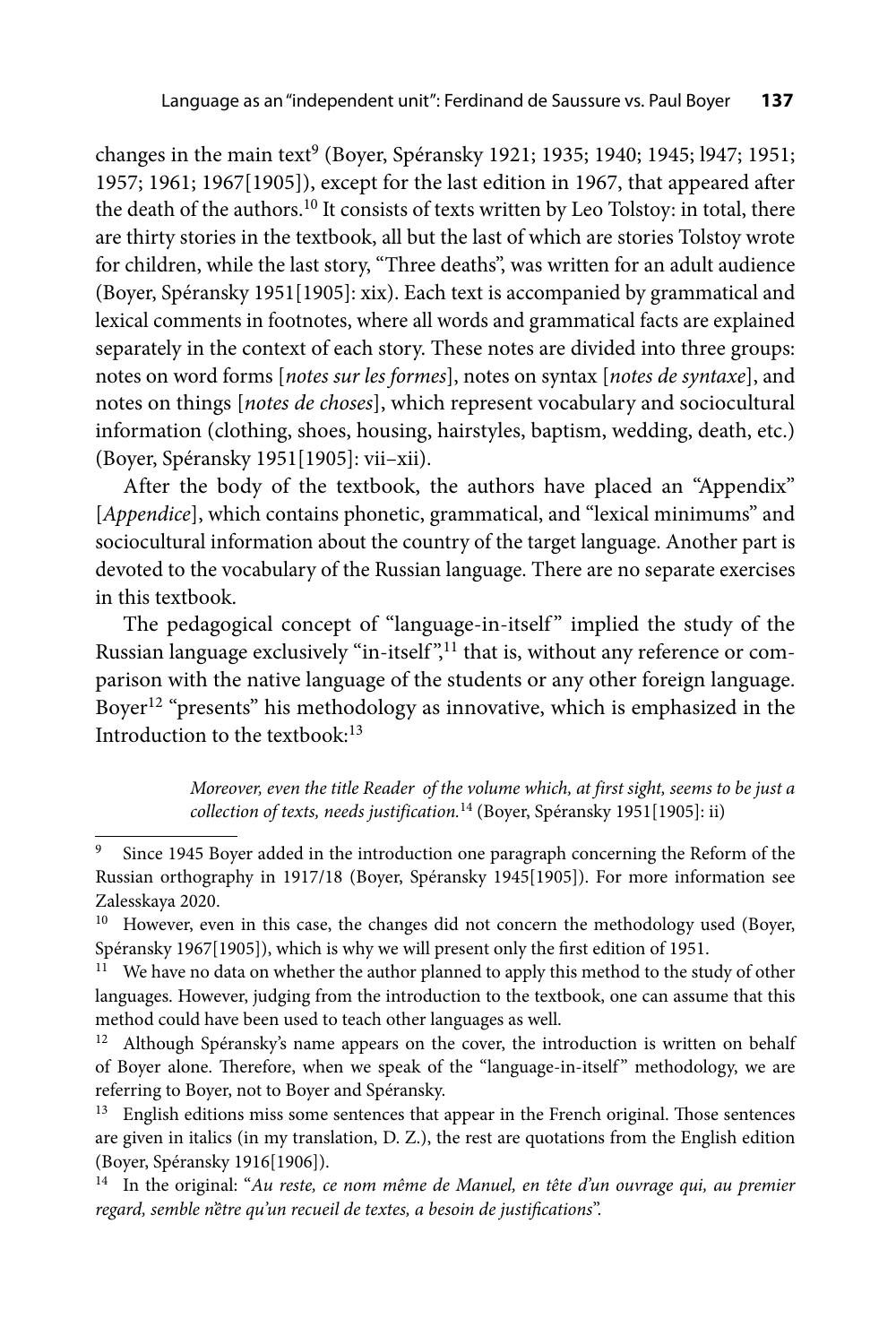The real object of this Reader is to present a faithful and adequate picture of spoken Russian and of its means of expression. This aim does not differ from that which authors of descriptive grammars have in view. But whereas the latter subject the phenomena of a language to a systematization which is always more or less artificial, throwing them out of proportion and falsifying their values, another method, the one suggested by the direct study of a language, has been applied here.

Instead of model sentences, awkwardly reduced to an unnatural simplicity, actual texts are put before the reader; and, as at the very outset peculiarities of form, of syntax, or of idiom meet him in his reading, these texts are accompanied by notes which explain each difficulty as it is met. (Boyer, Spéransky 1916[1906]: ii)

The methodology proposed by Boyer presents any foreign language as an "independent unit" with no resemblance to any other language (Boyer, Spéransky 1951[1905]: iv). If we follow this methodology, then language is studied through texts where virtually every form and every lexical unit is explained separately and purely in a specific context: "The example always precedes the rule, the language itself being taken as the starting-point and not as the point of arrival" (Boyer, Spéransky 1916[1906]: ii). Footnotes indicate a translation in a specific context without any other examples of the use of the relevant language elements (Boyer, Spéransky 1951[1905]: i). The author opposes this method to what is now called 'contrastive linguistics' – the study of theoretical grammar and comparisons of a language under study with other languages. For Boyer, theoretical grammar is the object of study by linguists engaged in the study of foreign languages at a different, deeper level rather than the object of a "language-in-itself" methodology (Boyer, Spéransky: i–xv).

> [...] To help him surmount these many difficulties, the student finds at his disposal grammatical summaries, collections of texts, and dictionaries. But much time will be lost before he has acquired enough grammatical knowledge to master texts which have no commentary to explain them, and his patience will suffer by this study of theoretical grammar, which keeps him at a distance from the language itself. (Boyer, Spéransky 1916[1906]: i)

Boyer is of the same opinion regarding comparisons of the language being studied with any other language, stressing that this is not a task for a beginner:

> In dealing with Russian texts, it would be a mistake of method for a student to recognize phenomena found in his own language or in any other, dead or living, with which he might have some acquaintance. Linguistic comparisons, if they are not to be merely vain amusement, are not for the beginner. The student will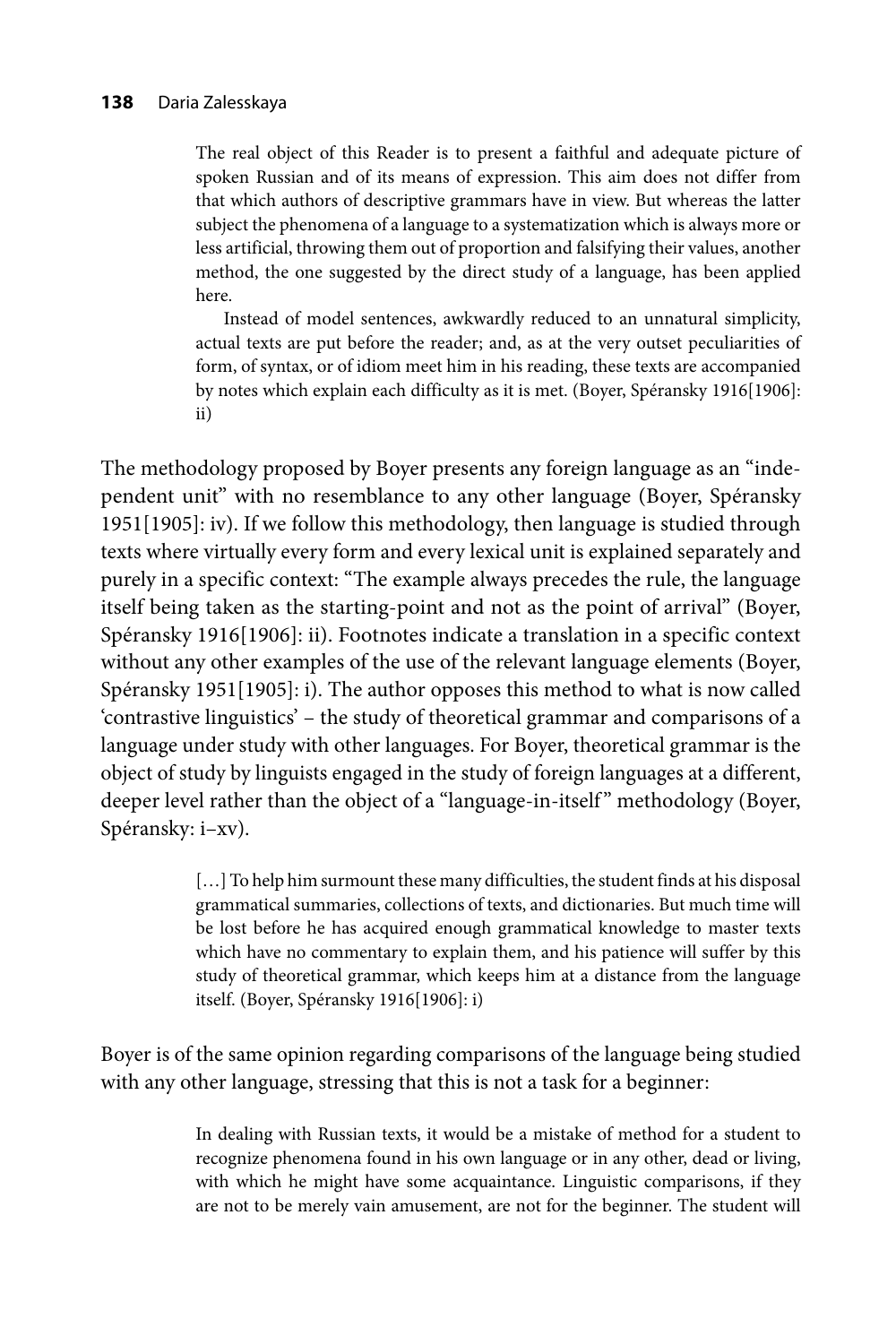understand that a language must be studied in itself […]. (Boyer, Spéransky 1916[1906]: i–ii)

Nevertheless, Boyer recognizes the need for a certain minimum knowledge of grammar; otherwise studying according to his methodology will not be possible. However, he emphasizes that this knowledge must be minimal. By minimal knowledge, he means the following:

> The student beginning the study of this Reader is expected only to possess a minimum knowledge of Russian grammar: the alphabet; some elements of pronunciation learned, if possible, from a native teacher; a fair notion of the declensions; a general view of the conjugations; some idea of the phenomenon called aspect of verbs, and, in particular, of the opposition of the two aspects termed respectively perfective and imperfective. A student of average aptitude can, it would seem, acquire such knowledge in a week at the most, and that in any grammar which he may have at hand. This first stock of grammatical knowledge is quite sufficient, but so much is indispensable. (Boyer, Spéransky 1916[1906]: ii)

In the part of the Introduction to the textbook where the author explains some of the comments (notes on morphology, syntax, household items), we can find a solid confirmation of the idea that a language should be studied without comparison with any other language:

> [...] [they are] special laws of syntax which, being peculiar to Russian, are disguised under forms which a foreigner could not correctly analyze without assistance […].

> [...] For the important factor in the study of languages is not translating but understanding and remembering; *and the method called translation method,*<sup>15</sup> *should no longer be used*. 16 (Boyer, Spéransky 1951[1905]: iv–v)

Taking into account Boyer's methodology, we can say that language is an "independent unit" only with regard to other languages; at the same time, it is supposed to be closely related to culture (an entire section of the textbook is devoted to sociocultural information about Russia).

<sup>&</sup>lt;sup>15</sup> What is meant here is the grammar-translation method which was widely used in the teaching of foreign languages until World War I. The basis of this method was written speech; the learning goal was to read literature in a foreign language and be able to translate it. Vocabulary was taught with words from the readings, and grammar was studied with a deductive approach using rules and translation exercises.

<sup>16</sup> In the original: "*et le procès de la méthode dite méthode de traduction n'est plus à faire*".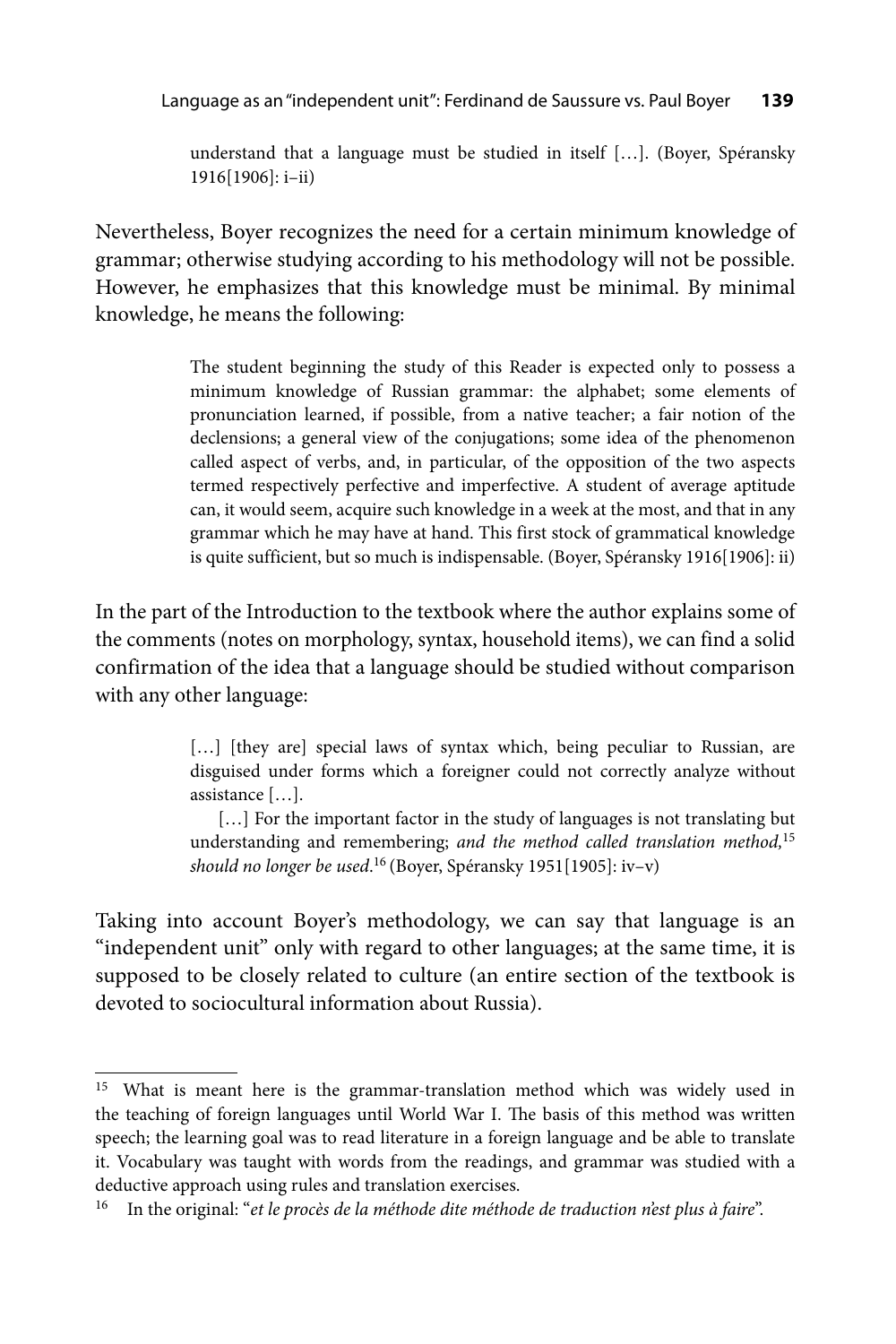#### **140** Daria Zalesskaya

Therefore it seems possible to assume that for Boyer (when it comes to teaching Russian to French students), French and Russian "worlds" represent two different realities. When studying a foreign language, the author radically opposes the process of translation (whether it is an adapted or an original text). Apparently, in the pedagogy, the two different languages, for Boyer, are incompatible wholes. Boyer insists on this approach when learning a foreign language at the elementary level. Most likely, translation of texts, according to Boyer, becomes possible with a proper mastery of a foreign language, given the fact that Boyer himself translated Russian works into French (Train 1949: 7–8). Therefore we may presume that Boyer's concept of language as an "independent unit" may be a case of a more general phenomenon of what is now considered as semiotic closure (Lemke 2000). To put it differently, in the didactic perspective the language represents a "closed unit" which should not be compared with other languages, but it becomes an "open unit" at a higher level of studies.

It appears that "language-in-itself ", one of the main ideas of the *Course in General Linguistics,* was used by Boyer in a very particular way as regards the didactics. Boyer's ideas may seem radical, especially from a modern perspective, but one cannot deny that the *Manuel pour l'étude de la langue russe* was a very original method of teaching the Russian language. Some of its ideas appear to be perfectly up-to-date, for example, the topic of whether text translation is advisable in teaching and learning a foreign language, for instance Russian, at an elementary level.

## **References**

- Avtonomov, Nikolaj Pavlovich 1949a. Pamyati vydayuschegosya i neprevzojdennogo znatoka russkogo yazyka i bol'shogo metodista Polya Buaje posvyaschayu nastoyaschij nomer zhurnala. *A Guide to Teachers of the Russian Language in America* 3(17/18): 1.
- Avtonomov, Nikolaj Pavlovich 1949b. Pol' Buaje i ego rukovodstvo po izucheniyu russkogo yazyka. *A Guide to Teachers of the Russian Language in America* 3(17/18): 24–77.
- Boyer, Paul 1923. Louis Leger (13 janvier 1844 30 avril 1923). *Revue des études slaves* 3(1/2): 127–132. https://doi.org/10.3406/slave.1923.7278
- Boyer, Paul 1936. I. L'homme et le savant. *Revue des études slaves* 16(3/4): 191–198. https:// doi.org/10.3406/slave.1936.7621
- Bo[yer, Paul 1940. Finlande et Russie.](https://doi.org/10.3406/polit.1940.5539) *Politique étrangère* 5(2): 129–142. https://doi. org/10.3406/polit.1940.5539
- Boyer, Paul; Spéransky, Nicolas 1905. *Manuel pour l'étude de la langue russe. Textes accentués. Commentaire grammatical. Remarques diverses en appendice. Lexique.* Paris: Armand Colin.
- Boyer, Paul; Spéransky, Nicolas 1921[1905]. *Manuel pour l'étude de la langue russe. Textes accentués. Commentaire grammatical. Remarques diverses en appendice. Lexique.* Paris: Armand Colin.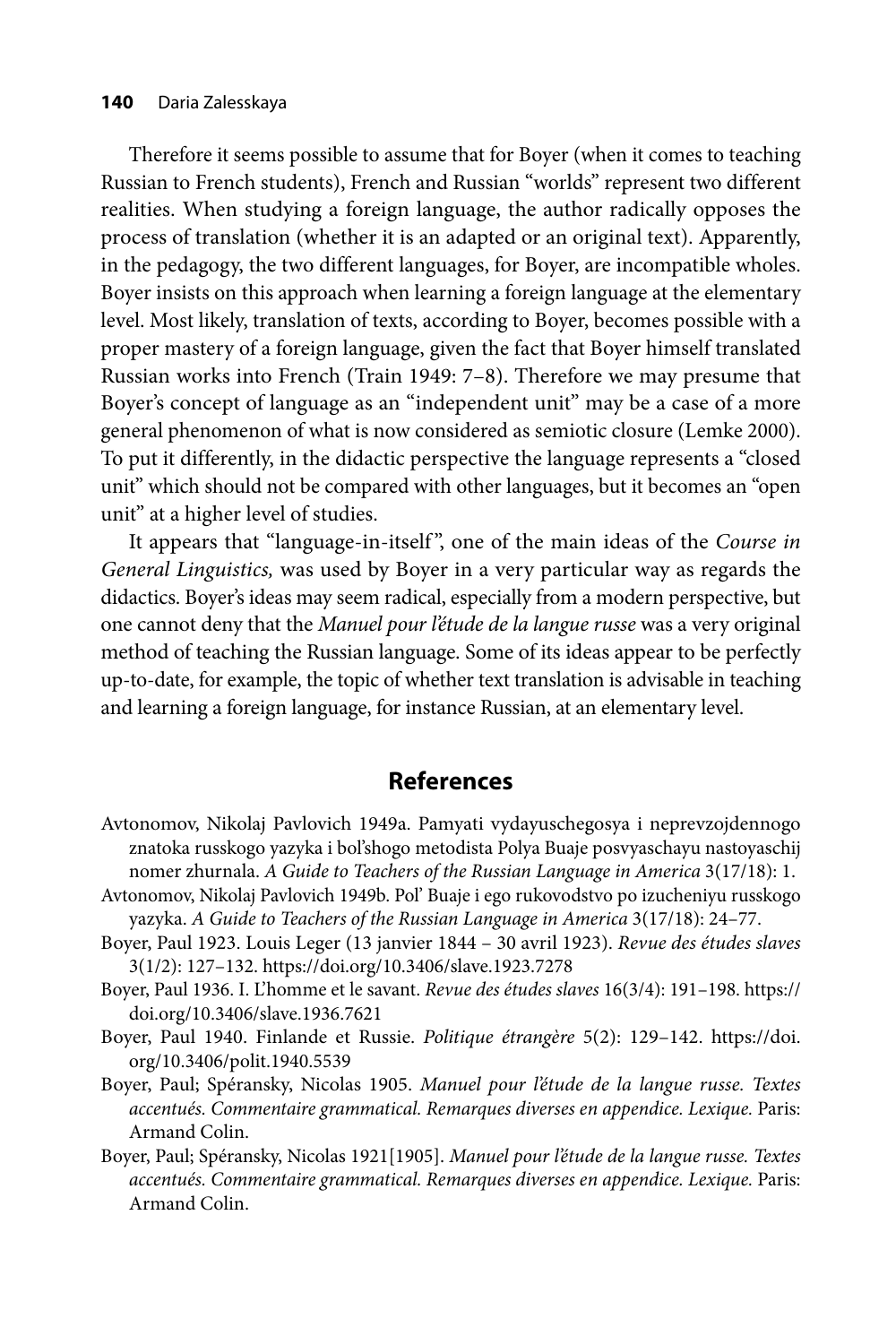- Boyer, Paul; Spéransky, Nicolas 1935; 1940; 1945; 1947; 1951; 1957; 1961; 1967[1905]. *Manuel pour l'étude de la langue russe. Textes accentués. Commentaire grammatical. Remarques diverses en appendice. Lexique.* Paris: Armand Colin.
- Boyer, Paul; Spéransky, Nicolas 1916[1906]. *Russian Reader. Accented texts. Grammatical and explanatory notes. Vocabulary. Adapted for English-speaking students by Samuel Northrup Harper*. Chicago: The University of Chicago Press.
- Breuillard, Jean 2005. La slavistique dans le BSL. *Bulletin de la Société de linguistique de Paris* 100(1): 225–244. https://doi.org/10.2143/BSL.100.1.2015458
- Chevalier, Jean-Claude 1997. Trubetzkoy, Jakobson et la France, 1919–1939. *Cahiers de l'ILSL* 9: 33–46. https://doi.org/10.26034/la.cdclsl.1997.1883
- Dvojchenko-Markova, Efrosin'ya Mihajlovna 1949. Pol' Buaje i ego metod prepodavaniya russkogo yazyka inostrantsam. *A Guide to Teachers of the Russian Language in America* 3(17/18): 17–21.
- Galkina, Yuliya Mihajlovna 2018. Frantsuzskaya voennaya missiya v Rossii v gody pervoj mirovoj vojny. (PhD thesis.) Ekaterinburg: Ural'skij federal'nyj universitet imeni pervogo prezidenta Rossii B. N. El'tsina.
- Greimas, Algirdas Julien; Courtés, Joseph 1982. *Semiotics and Language: An Analytical Dictionary.* (Crist, Larry; Patte, Daniel; Lee, James; McMahon II, Edward; Philips, Gary; Rengstorf, Michael, trans.) Bloomington: Indiana University Press.
- Kantchalovski, Victoria; Lebettre, Francis 1946. *Manuel de langue russe, théorique et pratique, à l'usage des élèves de l'enseignement secondaire et technique et des personnes travaillant seules.* Paris: E. Belin.
- Labry, Raoul 1949. Pamyati Polya Buaje. *A Guide to Teachers of the Russian Language in America* 3(17/18): 13–16.
- Lemke, Jay L. 2000. Opening up closure: Semiotics across scales. In: Chandler, Jerry L. R.; Vijver, Gertrudis van de (eds.), *Closure: Emergent Organizations and Their Dynamics* [\(Annals of the New York Academy of Sciences 901\), 100–112. https://doi.](https://nyaspubs.onlinelibrary.wiley.com/doi/10.1111/j.1749-6632.2000.tb06269.x) org/10.1111/j.1749-6632.2000.tb06269.x

Mazon, André 1925. *Mélanges publiés en l'honneur de M. Paul Boyer*. Paris: H. Champion.

- Mazon, André 1949. Konсhina Polya Buaje. *A Guide to Teachers of the Russian Language in America* 3(17/18): 4–5.
- Mazon, André 1950. Paul Boyer (1864–1949). *Revue des études slaves* 26: 4–13.
- Nöth, Winfried 2010. The semiotics of teaching and the teaching of semiotics. In: Semetsky, Inna (ed.), *Semiotics Education Experience.* Rotterdam: Sense Publishers, 1–19. https:// doi.org/10.1163/9789460912252\_002
- Pondopoulo, Anna 2011. Paul Boyer, ses liens avec la Russie et les enjeux politiques de la réforme de l'École des langues orientales dans les années 1910. In: Charon, Annie; Delmas, Bruno; Le Goff, Armelle (éds), *La France et les Français en Russie. Nouvelles sources et approches (1815–1917)*. Paris: Publications de l'École nationale des chartes, 341–359. https://doi.org/10.4000/books.enc.1296
- Radford, Luis 2013. On semiotics and education. *Éducation & Didactique* 7(1): 185–204. https://doi.org/10.4000/educationdidactique.1668
- Saussure, Ferdinand de 1959[1916]. *Course in General Linguistics*. (Baskin, Wade, trans.) New York: Philosophical Library.